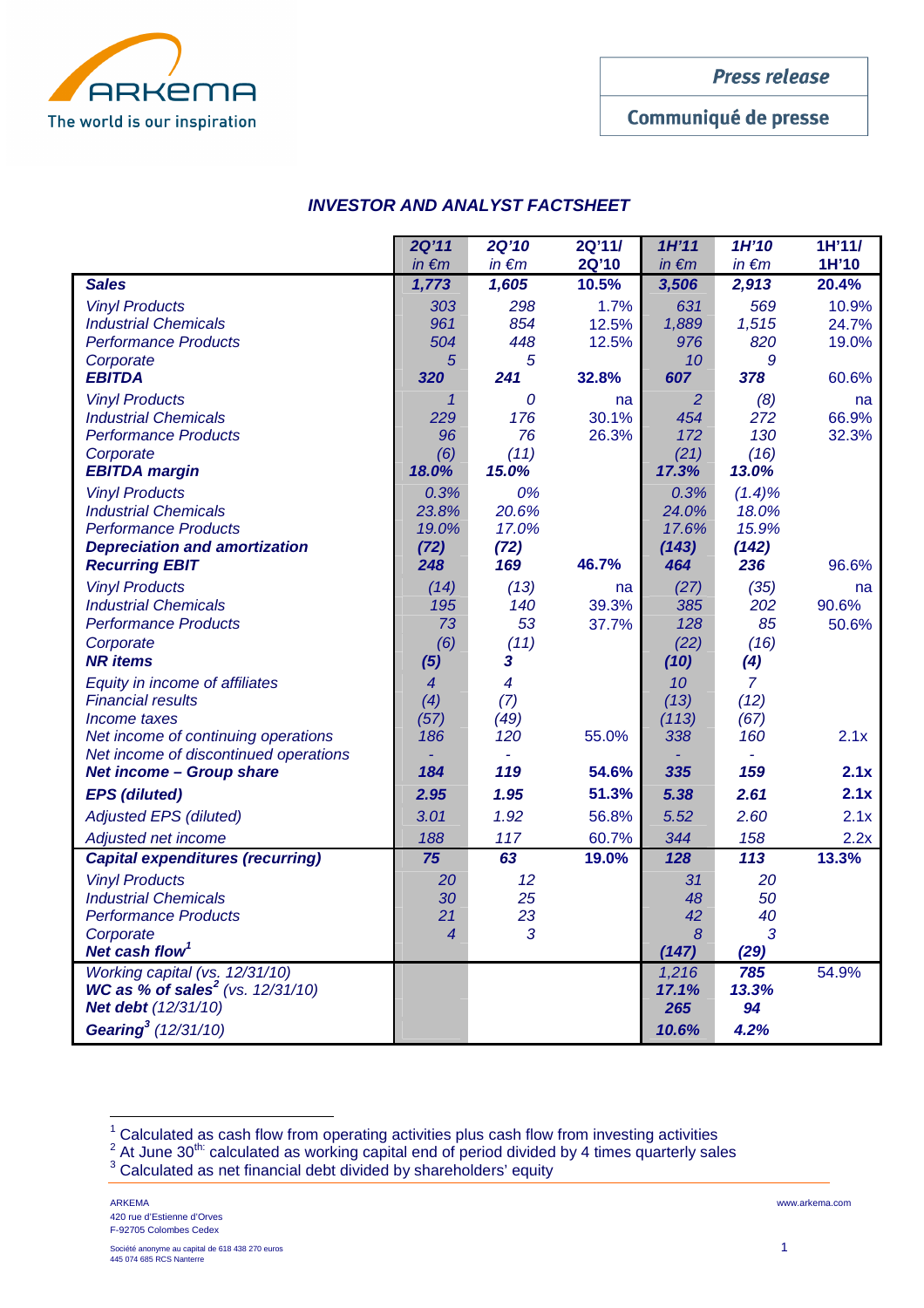

# Communiqué de presse

# **SECOND QUARTER 2011 PERFORMANCE**

## **HIGHEST HISTORICAL NET INCOME AT €184M +55% OVER LAST YEAR**

#### **BEST QUARTER EVER**

#### +10.5% SALES AT €1,773M VERSUS €1,605M IN 2Q'10

- +15.8% price effect: Strong price increases offsetting higher raw material costs
- -0.5% volumes: +2.1% for Industrial Chemicals and Performance Products
- -0.2% scope of business: Divestment of Vinyls pipe business in France in June 2011
- -4.6% translation effect (FX rate)

### +33% EBITDA AT €320M

- Contribution from internal projects
- Elevated industry utilization rate (except Vinyls)
- 80% EBITDA improvement outside Acrylic Monomers and Vinyls

#### 18% EBITDA MARGIN

- Industrial Chemicals + Performance Products (82% of Group sales) at 22% EBITDA margin
- Vinyls (18% of Group sales) break-even, still challenging

#### +55% NET RESULT (GROUP SHARE) AT €184M

- First time above 10% of sales
- 23% tax rate, significantly below guidance

#### **INDUSTRIAL CHEMICALS: OUTSTANDING PROFITABILITY SUSTAINED BY ROBUST END MARKETS**

- Second quarter in a row at 24% EBITDA margin
- Fluorochemicals driven by strong positions in new generation of gases (HFCs, blends, etc) and increased presence in Asia
- Acrylics: high margins supported by tight supply/demand balance
- Methacrylates: benefits from new development in LED TV applications
- Thiochemicals: buoyant performance supported by strong demand in animal nutrition and new developments in oil & gas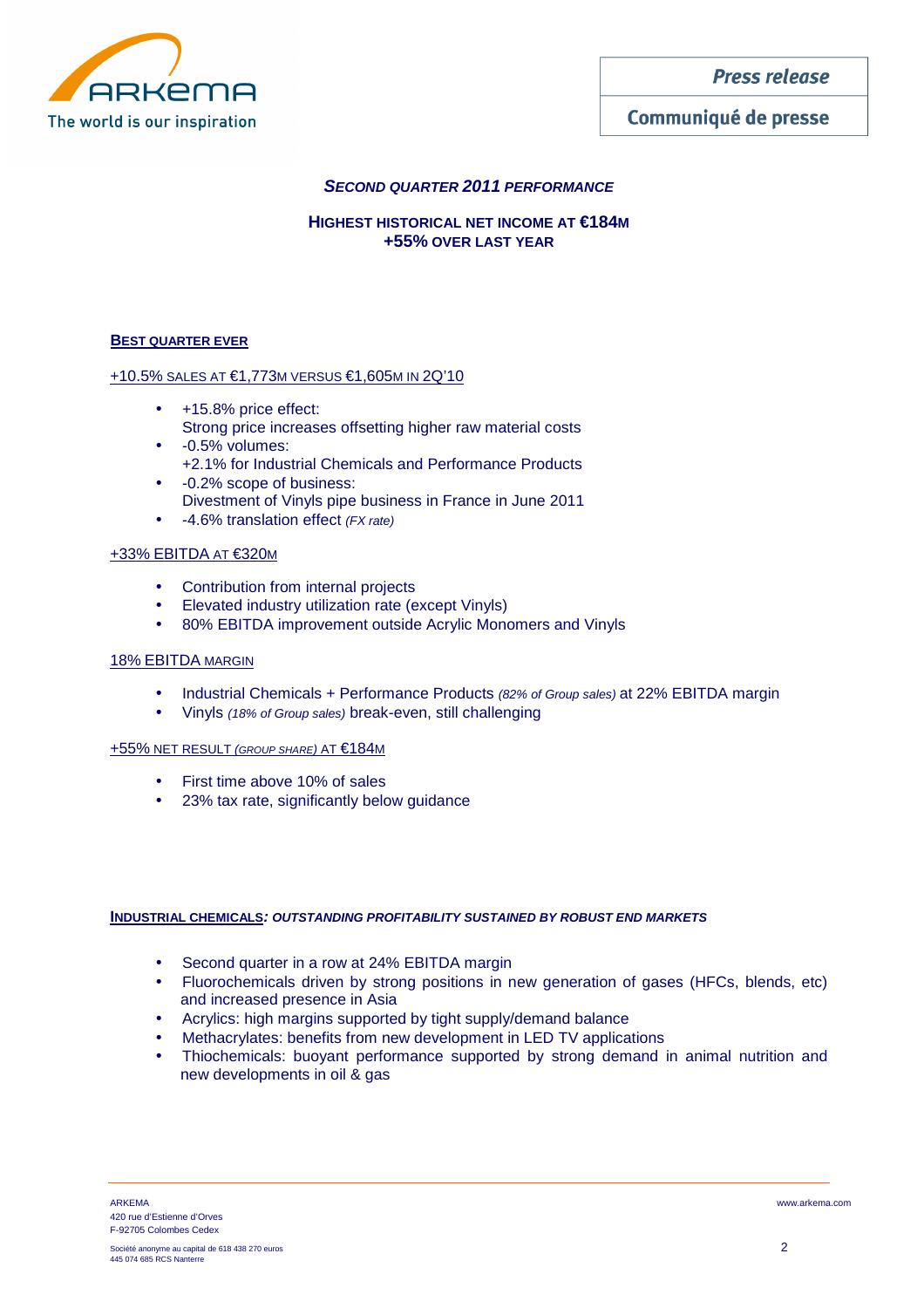

### **PERFORMANCE PRODUCTS: VOLUMES AND PRICES SUPPORT RECORD EBITDA**

- All Business Units contributing to strong financial performance
- Benefit from growth momentum in Asia including rapid ramp up of the new PVDF Kynar<sup>®</sup> plant started in March in Changshu (China)
- Significant contribution from new businesses in sustainable development solutions (photovoltaics, glass coating, high performance polyamides for automotive, filtration, etc)

#### **VINYL PRODUCTS: EBITDA AT BREAK-EVEN**

- Challenging construction market in Europe
- +15% price increase vs 2Q'10 offsetting higher energy and raw material costs
	- o Higher caustic soda prices vs 2Q'10
	- o Increased PVC prices but unit margins still low
- PVC volumes limited by 5-year planned maintenance turnaround in Lavera and weak June attributed to ethylene cost decrease
- **Excellent performance of Qatar Vinyl Company (€3m equity income)**
- Divestment of pipe business in France completed (€45m sales)

#### **STRONG FINANCIAL SITUATION**

- Net debt maintained low despite negative impact on working capital of:
	- o seasonality (stronger sales in 2Q'11 vs end 2010)
	- o increase of selling prices and raw material costs
- Target for working capital at year end confirmed below 15%
- Net debt of June 2011 includes:
	- o Payment of a dividend of €1.0 per share
	- o Participation in CFI for CDN\$15m (~€11m)
	- o Total resins acquisition costs (€6m)
- Gearing maintained low (11%)

#### **2011 OUTLOOK: QUITE CONFIDENT IN AN EXCELLENT 2011**

- In 2H'11, Arkema will continue to implement its internal projects:
	- o Further growth in Asia
		- PVDF Kynar<sup>®</sup> unit running at full capacity
		- Start up of Coatex unit in 3Q'11
	- o Innovative solutions to sustainable development
	- o Integration of Total specialty resins (€35m contribution to group EBITDA in 2H'11)
- Arkema will remain attentive to macro-economic and political environment around the globe
- Arkema will continue to adapt to raw material and energy cost variations
- After an atypical 2010, back to more traditional seasonality
	- o 1H>2H (60% / 40%) with usual seasonality of some businesses
		- (fluorogases, coatings, PVC)
		- o Large maintenance turnarounds in Acrylics (Carling and Clear Lake) and Fluorochemicals (Pierre Benite) in 2H
- Arkema anticipates an annual EBITDA increase around 30%, thereby exceeding for the first time in its history the symbolic €1 billion EBITDA milestone